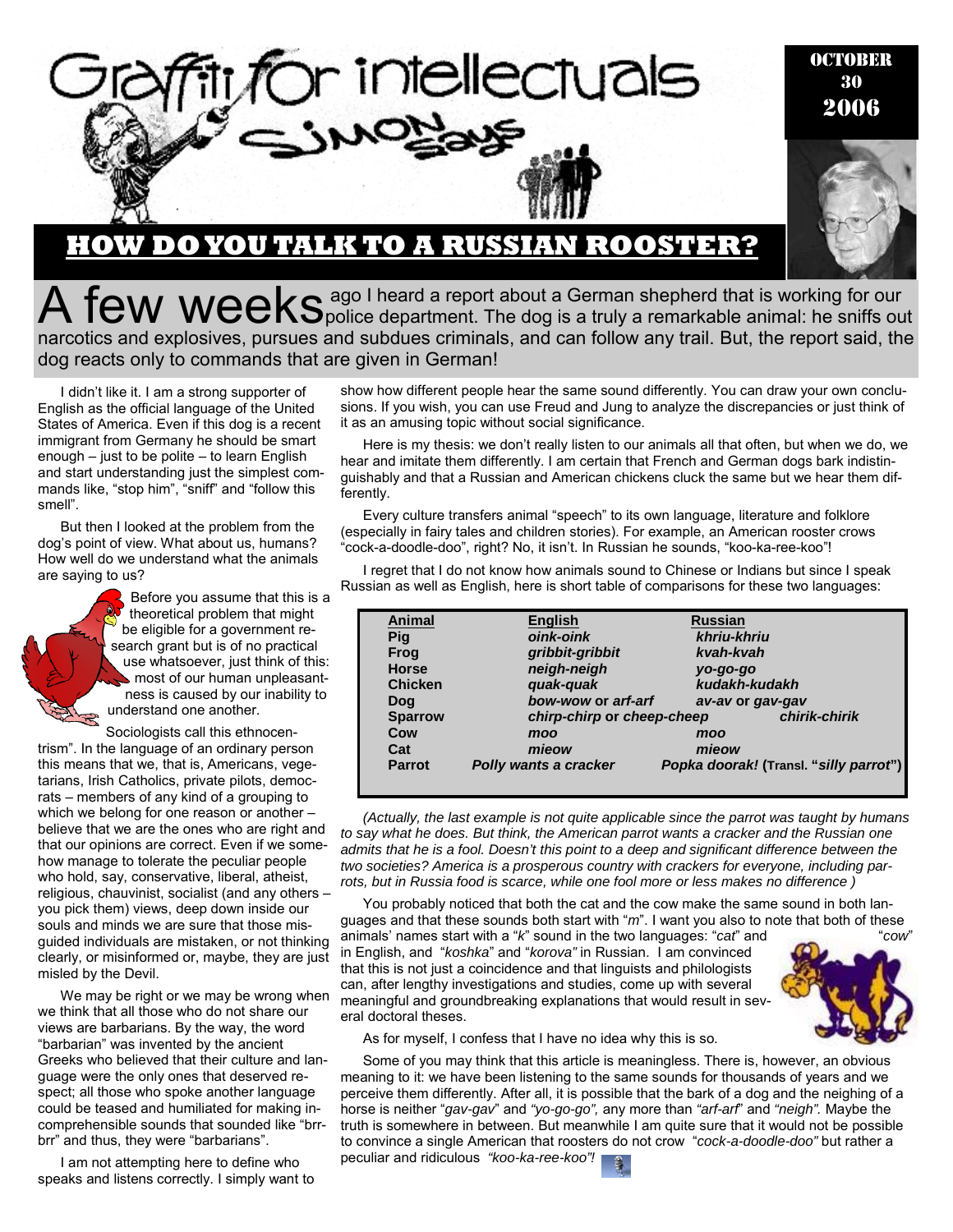## **HEALTH TECHNOLOGY By Dr. A. B. Robinson**

## FROM ACCESS TO ENERGY, BOX 1250, CAVE JUNCTION, OR 97523

From time I reprint an article from a newsletter that is published by one of the **From the state of the state of the state** ever come across. We never met but I consider him to be an example to aspire to. He is a brilliant scientist—quite often I am frustrated and maddened by my incomprehension of what he considers to be elementary science—but this isn't Dr. Robinson's fault , just the fault of my personal inadequacy.

Here is an article that should be read by every politician. It won't be. But why don't you do yourself a favor and subscribe to the newsletter; it just might make you a more knowledgeable—and better—person.

OUR SHEEP ARE PROTECTED FROM COU-GARS AND COYOTES BY A WONDERFUL AKBASH named Susan. This 80-pound Afghan dog lives with and guards the sheep. Without this protection, raising sheep in our location would be almost impossible.

Unfortunately, our current dog is 10 years old and will need soon to be replaced. She was unwell yesterday, so, since Zachary was away, Matthew and I took her to a local veterinarian. Diagnostic blood tests were performed ing single-substance measurements have in his office on a small, computer-sized analyzer. Based on two of the 20 measured values, the veterinarian made an immediate diagnosis.

Had Matthew needed the tests, they could not have been performed in the veterinarian's office. This would be unlawful. They also could not have been performed in a human medical doctor's office. This would be unlawful, too. The analyses would be required to be done in a commercial, government-regulated laboratory - at high expense for Matthew's health insurer. Moreover, Matthew would not have been able to order the tests himself. Only by paying a doctor would he be able to obtain permission for the tests.

Wholesale prices for these tests are entirely different from the billed prices. The veterinary clinic where Zachary works is near to a hospital with a commercial laboratory far human samples. His clinic sends its animal samples through this commercial because they are nearby, and their wholesale price is very low. If, however. Zachary were to send a human sample to the laboratory, he would be in serious trouble. He is you see, a DVM, not an MD.

Typically, the analyses your doctor runs on your blood or urine, measure the quantities incentive to prevent people from needing its of about 20 substances. There is no professional training at all needed for the interpretation of these results. In fact, a simple personal computer program would make a better interpretation than your doctor because he has been trained to look at the values one at a tune to see whether they are individually above or below the "normaI" range. A computer can do pattern recognition calculations on all of the measured values simultaneously, including those that are not out of range. It can extract more information from the data than can even a properly trained human mind.

The fact is that these testing procedures and their standard doctor-applied interpretations are at least 50 years out of date. They are locked into the medical procedures and have become almost impossible to change or improve. Improvements have gradually been made by the analyzers themselves, but, regardless of this, the costs charged to patients have risen inexorably.

Specialized disease-specific tests involvbeen gradually developed by the medical industry. These are generally expensive and are ordered only when the doctor suspects that a specific disease is present.

The medical monopoly is remarkable. This monopoly, with government-enforced restrictive rules to make sure everyone in the system is paid handsomely, controls everything from the provision" of its product to the evaluation of its product - therapeutic medicine. The consumer is not permitted independent access to the information about whether he even needs the product; whether the product is benefiting him; or whether he could avoid use of the product by other actions. Moreover, the product is designed for delivery to him when he is in a state of discomfort and fear, and the product has such a high price that he pays huge sums to insure against these costs even when he is receiving no product at ail.

The medical consumer is forbidden by law and prevented by inaccess to technology from making any independent technological evaluation whatever of the quality of the product that he is buying, even though this quality may well be a life-or-death matter for him.

Moreover, the medical monopoly has no product, so most preventive medicine is relegated to backwaters in the "alternative" medicine industry. There is always an unending line of scared and suffering customers at the monopoly's door. There is no incentive to shorten that line and no diminution of the customer supply when customers die.

While individual doctors no doubt are able to provide different qualities of product to the customers of this system. no data are available to the customers about this. So, not only are customers unable to evaluate the quality of their own care, they do not have access to

the records of the final medical outcomes of previous patients of their chosen doctor.

Individual doctors are not responsible for this state of affairs. They are victims of the system, which actively prevents the innovation and freedom needed to provide their patients with the best possible medical care. While doctors are still relatively well paid, most of the money in the medical system is not paid to doctors. Doctors are very closely controlled. Their licenses to practice medicine, their personal possessions, and even their freedom from incarceration is put at risk if they deviate from the legally imposed medical system. Moreover, any non-licensed person providing the services of a doctor, regardless of his ability, will soon find himself in prison.

Yet, this does not need to be a permanent state of affairs. Technology now exists that can transfer diagnostic medicine, except the large imaging devices, into individual homes as computer peripheral devices like laser printers and into data-gathering devices carried on the person himself. This has been made possible by the microprocessor revolution that has put enormous computer power and essentially unlimited communications technology on the kitchen table and any desk in the home. Now, high-technology, mass produced analytical devices can transfer healthanalysis measurement away from the medical monopoly and into the hands of the people being measured.

Moreover, this allows longitudinal data to be taken - many data points on each person as a function of time and circumstances which markedly increases the value of the analyses.

Medical care will be revolutionized when diagnostic medicine is taken away from the medical monopoly and placed into the hands of private individuals. Freedom to evaluate one's own health by means of the best technology will enable patients to evaluate their health and health care. Then therapeutic medicine will become a service industry, competing for its customers on the usual bases of prices and quality. The technology for this exists. It needs to be implemented. Ώ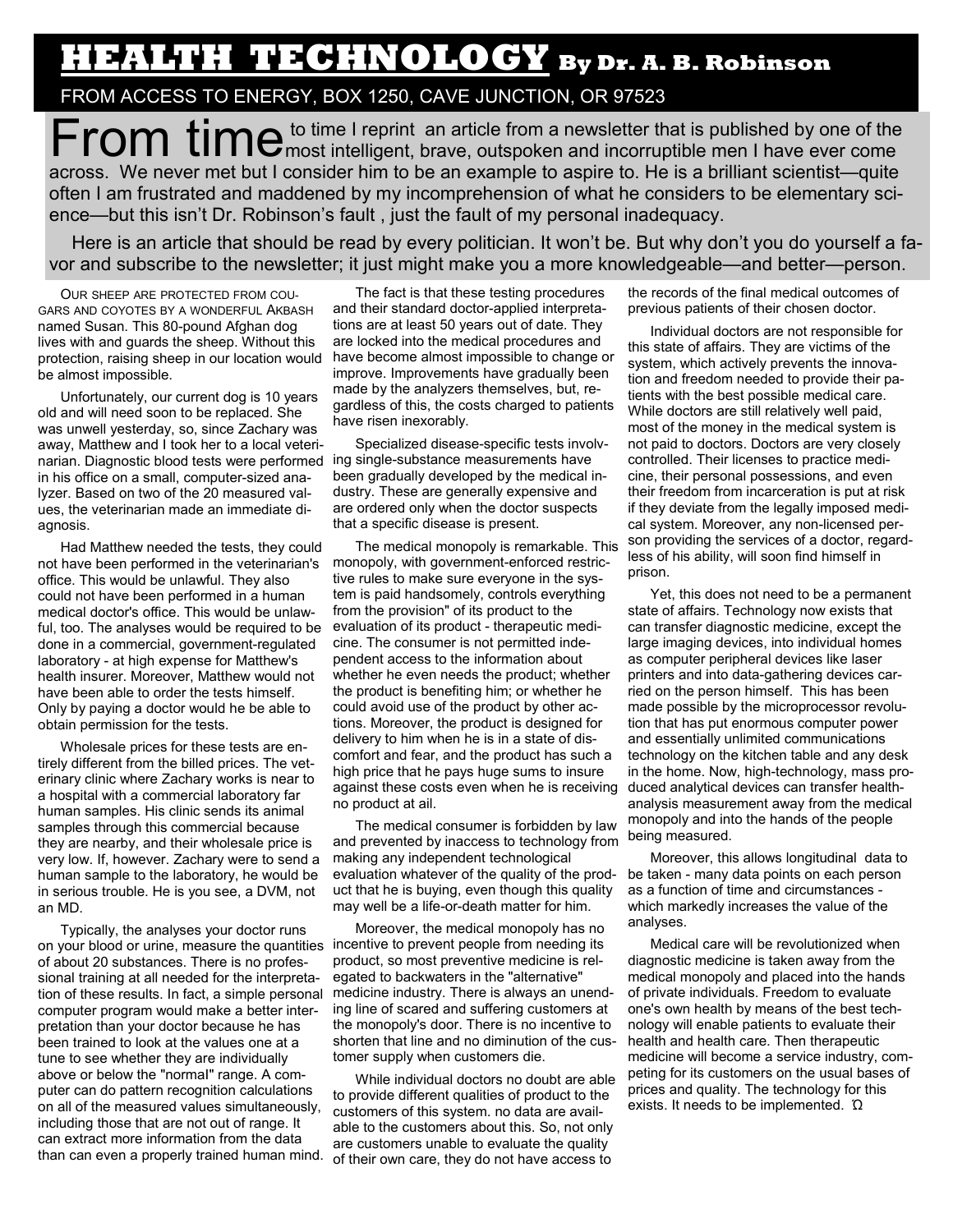## **SUICIDE, PROSTITUTION AND AFFIRMATIVE ACTION** by Si Frumkin

Earlier this year the International Red Cross demanded that Guantanamo prisoners between the placed on the entrances to their cells to prevent their rights to privacy being violated by the guards. On June 10, three prisoners committed suicide by using the sheets to hang themselves.

The almost universal reaction to the suicides was outrage at the U.S. Self-righteous commentators and media editorials accused the Administration of perpetuating its tradition of torture and human rights violations. News

reports were full of hints at conspiracies by the prison authorities, involvement of other prisoners in the deaths and a lack of appropriate supervision that might have to prevent the suicides. There were also scholarly reminders that the Koran considered suicide a deadly sin and that, therefore, the suicides could not have taken place at all and must have been staged; this, of course, conven-

iently ignored the existence of Moslem suicide bombers who in addition to committing suicide were also guilty of yet another mortal sin: the murder of innocents.

Walter White, an international lawyer who specializes in human rights, told the BBC the Guantanamo camp was likely to be considered a "great stain" on the human rights record of the US and a group of international lawyers announced that the dead inmates had been "driven by despair".

The camp commandant, Rear-Admiral Harris, disagreed saying that there have been dozens of suicide attempts since the camp was set up four years ago - but none



successful until now and that he did not believe the men had killed themselves out of despair.

**LEGAL! PROFITABLE!** 

"They have no regard for life, either ours or their own. I believe this was not an act of

desperation, but an act of asymmetrical warfare waged against us," he said.

President Bush expressed "serious concern" at the deaths and stressed that it was important to treat the bodies humanely and with cultural sensitivity. UK Prime Minister Tony Blair described the suicide as a "sad incident".

In short – outrage, criticism and sadness from just about everywhere.

I kept waiting for someone to say "Right on! I am glad that they are dead!" but, as far as I know, no one did. So let me say it now: "I am glad they killed themselves. I hope they will have set an example for many others to follow. Furthermore, I hope that we will stop trying to

prevent them from killing themselves as we

**ILLEGAL! PUNISHED BY LAW!** 



**Emaciated skeletal (?!!) Saddam Hussein on the 37th day of his recent hunger strike** 

seem to be doing – I think that in the spirit of the Roe vs. Wade decision as well as the universal respect for human rights that support the right to privacy and the right to control one's body, the decision to stop living should be left to the individual. And if the individual in question is probably a murdering thug who will continue murdering if released – well, so much the better."

I feel the same way about the prisoners who go on hunger strikes and are force-fed to keep them alive. Why violate their right to control their lives – usually through painful

and unpleasant procedures? Why not let them go to meet the 72 black-eyed virgins?

In its 1973 decision in *Roe*, the Supreme Court recognized that a woman's right to decide whether to continue her pregnancy was protected under the constitutional provisions of *individual autonomy and privacy*. *Roe* placed women's reproductive choice alongside other fundamental rights, such as free-

> dom of speech and freedom of religion, by conferring the highest degree of constitutional protection -- "strict scrutiny"-- to choice.

> I wonder why in a society as litigious as ours there hasn't been a movement for the right to *individual autonomy and privacy* to include not only abortion but also the right to suicide.

I also wonder why this right is not applicable to

prostitution – a decision to use one's body

sexually, for remuneration. Currently private sex for money, between consenting individuals, is a crime, but wellpaid sex between consenting individuals that is filmed and taped for exhibition on DVDs and in movie theaters is a road to fame and fortune for the participants. Why?

And why is it that racial profiling by law enforcement is not acceptable and to be condemned, while racial profiling by businesses, universities and government contract and hiring policies, as in affirmative action, are lawful, beneficial and admirable?

I can only hope that somewhere there will be attorneys who are willing to take up the fight for a more encompassing definition of the right of an individual to control his or her own body. But since the cause would be very politically incorrect and more than likely there would be no money in it, I will not hold my breath waiting for this to happen anytime soon.

Meanwhile, I can only hope that the 2 Saudis and 1 Yemeni who decided to exercise their human rights by offing themselves will soon be joined by many of their colleagues. ق